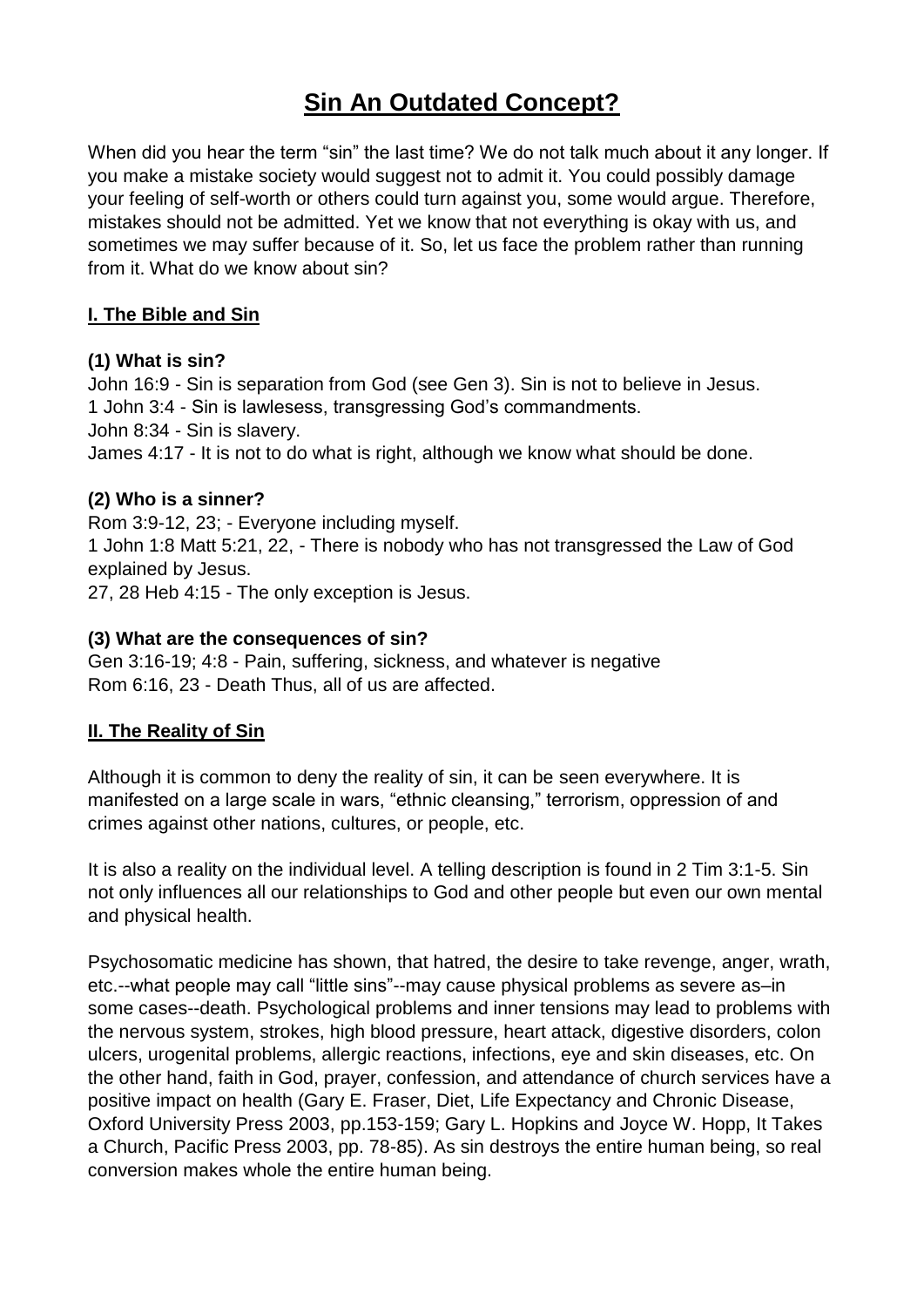# **III. Solutions of the Sin Problem**

# **(1) Situation:**

Jer 13:23 - We are not able to solve the sin problem. (See Achan in Josh 6:18 and Josh 7, but David in 2 Sam 11 and 12:1-13.)

# **(2) Solution:**

2 Cor 5:21 - In Jesus God has provided a solution for the sin problem. Jesus took our place so that we may be free. 1 John 2:1 - Jesus is not only our Savior but also our advocate.

# **(3) Conditions:**

John 6:47, 51 - We must believe and commit ourselves completely to Jesus. 1 John 1:9 - We must confess our sins to God and accept his forgiveness.

## This includes:

- (a) Repentance (Acts 2:38; 17:30)
- (b) Admitting the wrong if necessary also (Luke 15:18-21)
- (c) Turning away from sin (Prov 28:13)
- (d) Restoration (Eze 33:14-16; Luke 19:8)
- (e) Willingness to forgive others (Matt 6:12, 14, 15; Luke 23:34)
- (f) An active attempt to be reconciled Matt 5:24)

# **(4) Results:**

Inner peace, joy, restored relations, a good conscience, eternal life with God

# **IV. Sin and Us**

God is willing to forgive and to grant us a new beginning. He only waits for us to turn to him–Isa 1:18. Jesus takes away our sin–John 1:29.

"Sin originated with him who, next to Christ, had been most honoured of God and who stood highest in power and glory among the inhabitants of heaven." GC 493. When he was "no longer free to stir up the rebellion in heaven, Satan's enmity against God found a new field in plotting the ruin of the human race." PP 52. The Bible clearly tells the story of the temptation and fall of our first parents: "Wherefore, as by one man sin entered into the world, and death by sin; and so death passed upon all men, for that all have sinned." Romans 5:12. As the result, the world was blighted with the curse of sin and inhabited by beings doomed to misery and death.

# **I-THE SIN PROBLEM AND ITS SOLUTION**

This sin-darkened earth was not left without hope. In the courts of heaven it was decided that the Son of God should be sent to us, "to seek and to save that which was lost" (Luke 19:10), to "save his people from their sins" (Matthew 1:21), and to "destroy the works of the devil" (1 John 3:8). Sin had originated in the self-seeking exaltation of Lucifer; the plan of salvation in the self-sacrificing love of God. So great was His love for us that He consented to sacrifice His best, to save at least some of us. "For God so loved the world, that he gave his only begotten Son, that whosoever believeth in him should not perish, but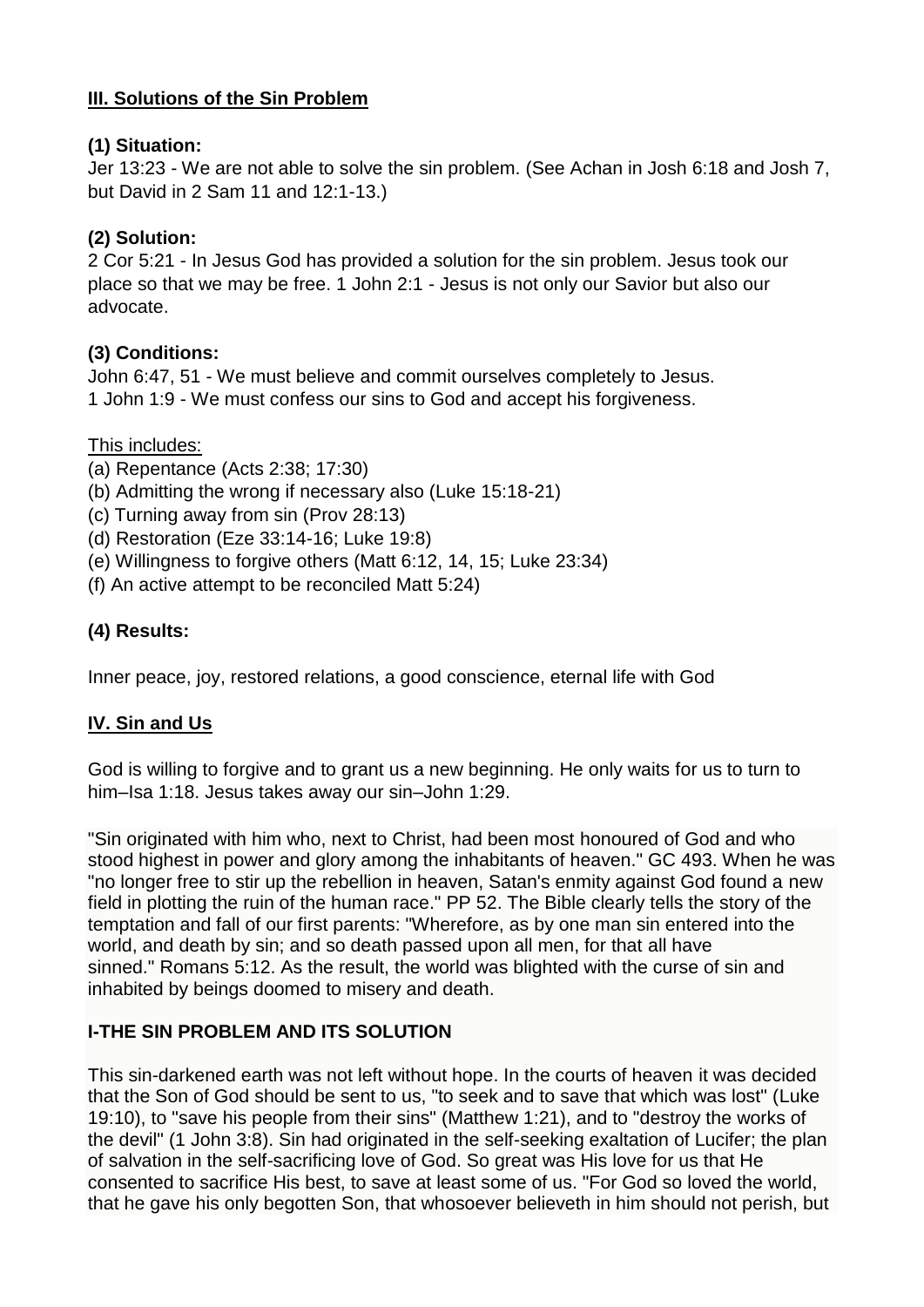have everlasting life." John 3:16. And His Son volunteered to make the great sacrifice and pay the price of our redemption. So He chose to step down from the throne of the universe, leaving the glory that He had with the Father, that He might bring help to this benighted and perishing world. Jesus, "being in the form of God, thought it not robbery to be equal with God: but made himself of no reputation, and took upon him the form of a servant, and was made in the likeness of men: and being found in fashion as a man, he humbled himself, and became obedient unto death, even the death of the cross." Philippians 2:6-8.

Notice that Jesus came in "the form of a servant," "in the likeness of men." Before His coming, provision had been made for His incarnation. He said, "a body hast thou prepared me" (Hebrews 10:5). The glory of His divinity, which we could not have endured, had to be veiled in the flesh of humanity, that He might draw near to fallen men. "And the Word was made flesh, and dwelt among us." John 1:14. "Forasmuch then as the children are partakers of flesh and blood, he also himself likewise took part of the same [flesh and blood].... Wherefore in all things it behoved him to be made like unto his brethren." Hebrews 2:14, 17. For this reason the "Son of God" was also called the "Son of man."

"By His humanity, Christ touched humanity; by His divinity, He lays hold upon the throne of God. As the Son of man, He gave us an example of obedience; as the Son of God, He gives us power to obey." DA 24.

When humanity and divinity are associated in the same person, complete victory over sin and perfect reproduction cf Christ's character in man, is possible. This fundamental truth was expressed by Paul in these words: "I am crucified with Christ: nevertheless I live; yet not I, but Christ liveth in me: and the life which I now live in the flesh I live by the faith of the Son of God, who loved me, and gave himself for me." Galatians 2:20. "I can do all things through Christ which strengtheneth me." Philippians 4:13. "For what the law could not do, in that it was weak through the flesh, God sending his own Son in the likeness of sinful flesh, and for sin, condemned sin in the flesh: that the righteousness of the law might be fulfilled in us, who walk not after the flesh, but after the Spirit." Romans 8:3, 4.

Through His divine power (Romans 1:16) God has provided "all things that pertain unto life and godliness," making it possible for us to become "partakers of the divine nature" and grow in faith, virtue, knowledge, temperance, patience, godliness, brotherly kindness, charity, and all other fruits of the Spirit, in which we must abound to make our "calling and election sure." "For so [not in any other way, but so] an entrance shall be ministered unto you abundantly into the everlasting kingdom of our Lord and Saviour Jesus Christ." 2 Peter 1:3-11.

## **II-GETTING RIGHT WITH GOD**

The Bible tells us that all men have an inherent deficiency, which is fatal to them: "There is none righteous, no, not one. . . . For all have sinned, and come short of the glory of God; being justified freely by his grace through the redemption that is in Christ Jesus." Romans 3:10, 23, 24. In other words: Through sin we have all lost an essential part of our being the glory of God, His moral image, His character, His righteousness-without which we are but hopeless sinners, doomed to eternal perdition. But thanks to a special provision of God, the fundamental need in our being can be supplied-God's righteousness can be restored in us-and we can have everlasting life. This is the essence of Paul's exposition.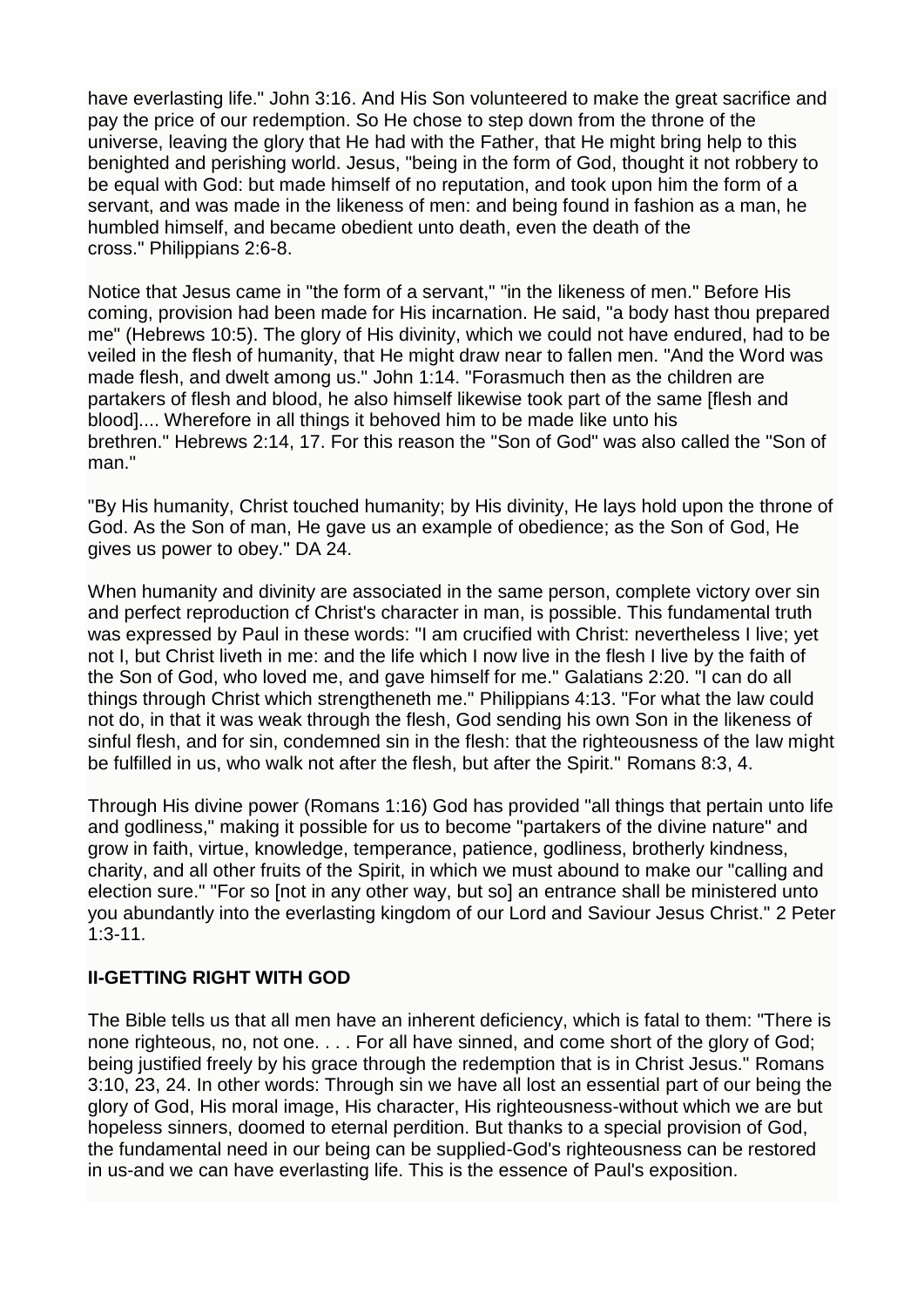From the very beginning, men have been trying to find their way back to God, and the question, "How then can men be justified with God?" (Job 25:4), has been repeated over and over since sin came into the world. But, sad to realize, by following their own ideas, men have generally missed the way.

When our first parents fell into transgression, and lost their white robe of innocence and righteousness, they tried to cover their nakedness with fig leaves sewn together. "This is what the transgressors of God's law have done ever since the day of Adam and Eve's disobedience.... They have worn the garments of their own devising, by works of their own they have tried to cover their sins, and make themselves acceptable with God." COL 311.

The controversy between Cain and Abel was not limited to those two brothers; it has continued all through religious history. "Abel was determined to worship God according to the directions God had given. This displeased Cain. He thought that his own plans were best, and that the Lord would come to his terms. Cain in his offering did not acknowledge his dependence upon Christ. He thought that his father Adam had been treated harshly in being expelled from Eden. The idea of keeping that sin ever before the mind, and offering the blood of the slain lamb as a confession of entire dependence upon a power outside of himself, was torture to the high spirit of Cain." TM 77, 78. "To outward appearance their religion was the same up to a certain point; but beyond this the difference between the two was great.... Abel chose faith and obedience; Cain, unbelief and rebellion." PP 72. The majority have always followed, and are still following, the way of Cain. They say to themselves, "I'm a sinner, but I'm not worse than other sinners in this world. I know I'm doing things that I shouldn't do. But everybody else is doing wrong things. God will finally have to make a special concession; He will have to lower His standard before He can get any of us into heaven; otherwise none will be saved. He knows I'm doing my best after all." This is how so many people deceive themselves, and there can be no greater deception than self-deception.

## **III-RIGHTEOUSNESS FOR TODAY**

"O Lord, righteousness belongeth unto thee, but unto us confusion of faces, as at this day." Daniel 9:7.

## **1. What Is Righteousness?**

There are some stock answers we are in the habit of giving. One of them is that righteousness is right doing. This is certainly true and we can show an inspired statement to that effect. We must not, however, pass by all the other statements. Sometimes we become experts at taking sentences out of context and ignoring the rest. If righteousness is nothing more than right doing, then all you would have to do to become righteous would be to concentrate on doing all the right things. There is a hidden trap here, however. Someone else maintains that righteousness is conformity to the will of God. That again is true and we can find an inspired statement for it also. But if you're not careful you can be led to think that all you have to do is to conform to the law of God. The danger is that this conformity can be merely external. And we can become like the Pharisees of old. "Now do ye Pharisees make clean the outside of the cup and the platter; but your inward part is full of ravening and wickedness." Luke 11:39.

We can go through other definitions and still find nothing but frustration until we come face to face with the only live definition: Righteousness equals the gospel of Jesus. Romans 1:17. "Therein is the righteousness of God revealed" in the gospel of Jesus. The only kind